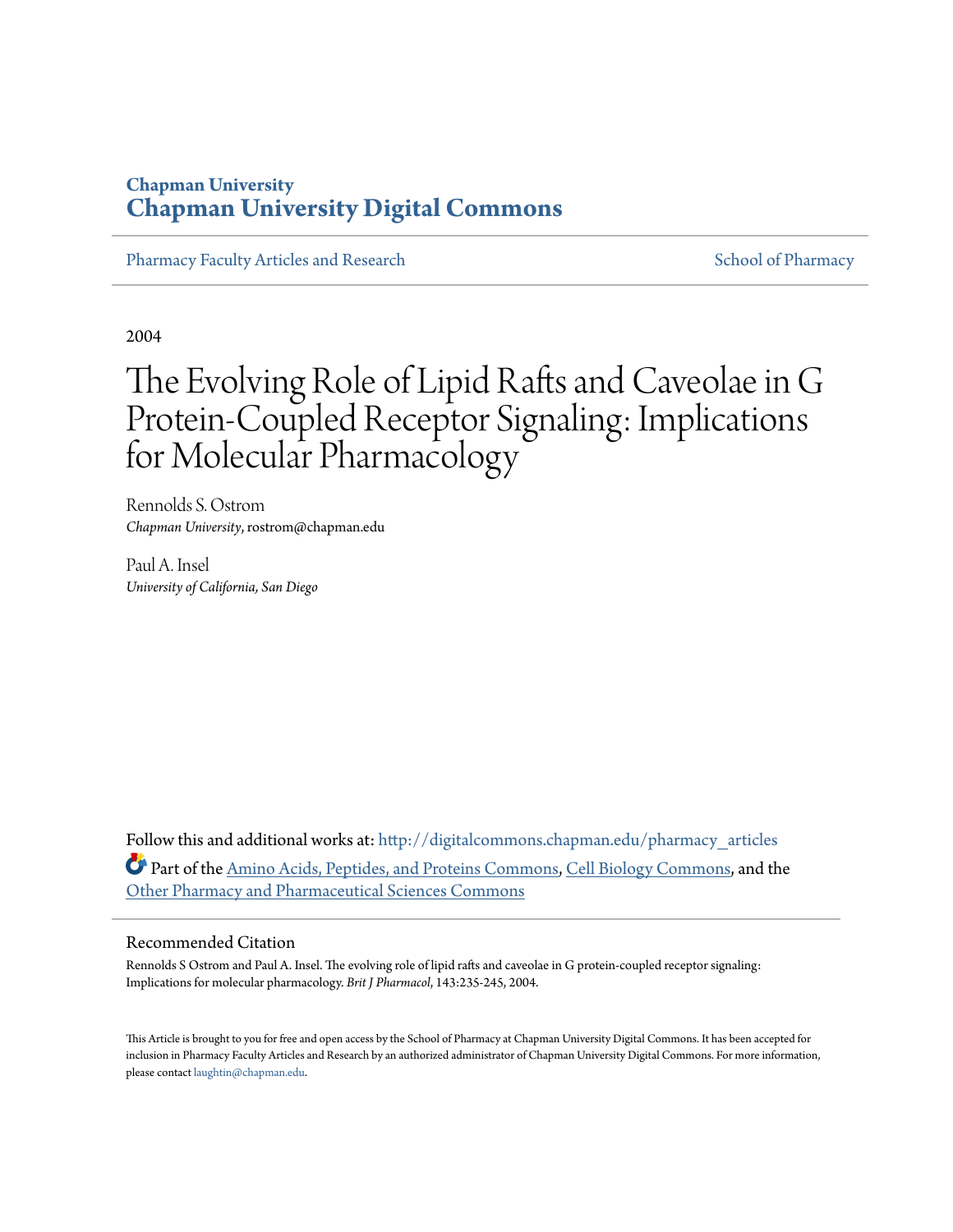## The Evolving Role of Lipid Rafts and Caveolae in G Protein-Coupled Receptor Signaling: Implications for Molecular Pharmacology

#### **Comments**

This is the accepted version of the following article:

Rennolds S Ostrom and Paul A. Insel. The evolving role of lipid rafts and caveolae in G protein-coupled receptor signaling: Implications for molecular pharmacology. *Brit J Pharmacol*, 143:235-245, 2004.

which has been published in final form at [DOI: 10.1038/sj.bjp.0705930](http://dx.doi.org/10.1038/sj.bjp.0705930). This article may be used for noncommercial purposes in accordance with Wiley Terms and Conditions for Self-Archiving.

**Copyright** Wiley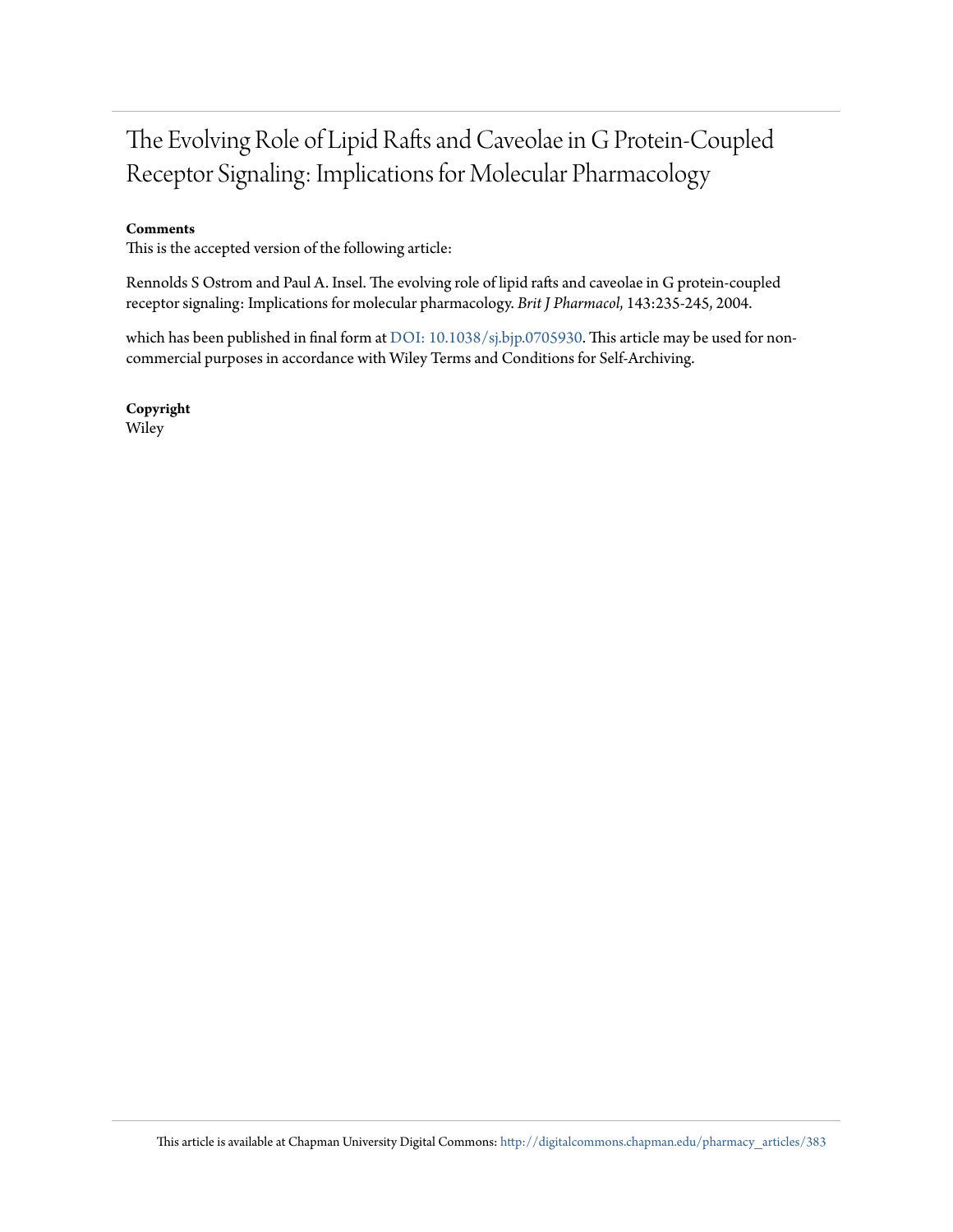www.nature.com/bjp

## REVIEW The evolving role of lipid rafts and caveolae in G protein-coupled receptor signaling: implications for molecular pharmacology

#### <sup>1</sup>Rennolds S. Ostrom & \*,2,3Paul A. Insel

1 Department of Pharmacology and the Vascular Biology Center of Excellence, University of Tennessee Health Science Center, Memphis, TN 38163, U.S.A.; <sup>2</sup>Department of Pharmacology, 0636, School of Medicine, University of California, San Diego, La Jolla, CA 92093-0636, U.S.A. and <sup>3</sup>Department of Medicine, 0636, School of Medicine, University of California, San Diego, La Jolla, CA 92093-0636, U.S.A.

> The many components of G-protein-coupled receptor (GPCR) signal transduction provide cells with numerous combinations with which to customize their responses to hormones, neurotransmitters, and pharmacologic agonists. GPCRs function as guanine nucleotide exchange factors for heterotrimeric  $(\alpha, \beta, \gamma)$  G proteins, thereby promoting exchange of GTP for GDP and, in turn, the activation of 'downstream' signaling components. Recent data indicate that individual cells express mRNA for perhaps over 100 different GPCRs (out of a total of nearly a thousand GPCR genes), several different combinations of G-protein subunits, multiple regulators of G-protein signaling proteins (which function as GTPase activating proteins), and various isoforms of downstream effector molecules. The differential expression of such protein combinations allows for modulation of signals that are customized for a specific cell type, perhaps at different states of maturation or differentiation. In addition, in the linear arrangement of molecular interactions involved in a given GPCR–G-protein– effector pathway, one needs to consider the localization of receptors and post-receptor components in subcellular compartments, microdomains, and molecular complexes, and to understand the movement of proteins between these compartments. Co-localization of signaling components, many of which are expressed at low overall concentrations, allows cells to tailor their responses by arranging, or spatially organizing in unique and kinetically favorable ways, the molecules involved in GPCR signal transduction. This review focuses on the role of lipid rafts and a subpopulation of such rafts, caveolae, as a key spatial compartment enriched in components of GPCR signal transduction. Recent data suggest cell-specific patterns for expression of those components in lipid rafts and caveolae. Such domains likely define functionally important, cell-specific regions of signaling by GPCRs and drugs active at those GPCRs.

British Journal of Pharmacology (2004) 143, 235–245. doi:10.1038/sj.bjp.0705930

- Keywords: Caveolae; lipid rafts; b-adrenergic receptors; adenylyl cyclase; compartmentation; G protein-coupled receptors; G proteins
- Abbreviations: AC, adenylyl cyclase; AKAP, A kinase anchoring protein;  $\beta$ AR, beta-adrenergic receptor; cAMP, 3',5'-cyclic adenosine monophosphate; cGMP, 3',5'-cyclic guanosine monophosphate; eNOS, endothelial nitric oxide synthase; GPCR, G-protein-coupled receptor; GRK, G protein receptor kinase; NO, nitric oxide; PKA, protein kinase A; PKC, protein kinase C; PLC, phospholipase C

#### Introduction

Ever since ideas developed by Ehrlich, Langley, Dale, and others in the early 20th century, pharmacologists have recognized the key role of receptors as entities for extracellular agonists to regulate target cells. The emergence of new data led to the general concept of signal transduction, in particular across the lipid bilayer of the plasma membrane that separates the predominantly hydrophilic extracellular and intracellular environments. With the initial completion of the human genome project and the deciphering of the genomes of other species, it has become clear that signal transduction molecules are highly represented in numerous genomes. For example, membrane-bound G-protein-coupled receptors (GPCRs) are

Advance online publication: 2 August 2004

one of the largest superfamilies, comprising approximately 3% of human genes. Recent studies suggest that there are 750–800 human GPCRs (Fredriksson et al., 2003; Vassilatis et al., 2003) and that individual cells express  $>100$  different GPCR, a substantial number of different subunits for heterotrimeric  $(\alpha, \beta)$  $\beta$ ,  $\gamma$ ) G proteins and multiple G-protein-linked effectors (Hakak et al., 2003; Ostrom et al., 2003; Tang & Insel, 2004). Expression of such large numbers of the critical components involved in GPCR signaling leads to many questions, some of which we will address in this review: What are the absolute and relative levels of protein expression of the different components? How do cells organize such components in a kinetically favorable way so as to promote rapid changes in second messenger formation? Do development, differentiation, aging, and disease states alter such organization? Does such organization play an important role in influencing pharmacologic responses?



<sup>\*</sup>Author for correspondence at: Department of Pharmacology, 0636, University of California, San Diego, La Jolla, CA 92093-0636, U.S.A; E-mail: pinsel@ucsd.edu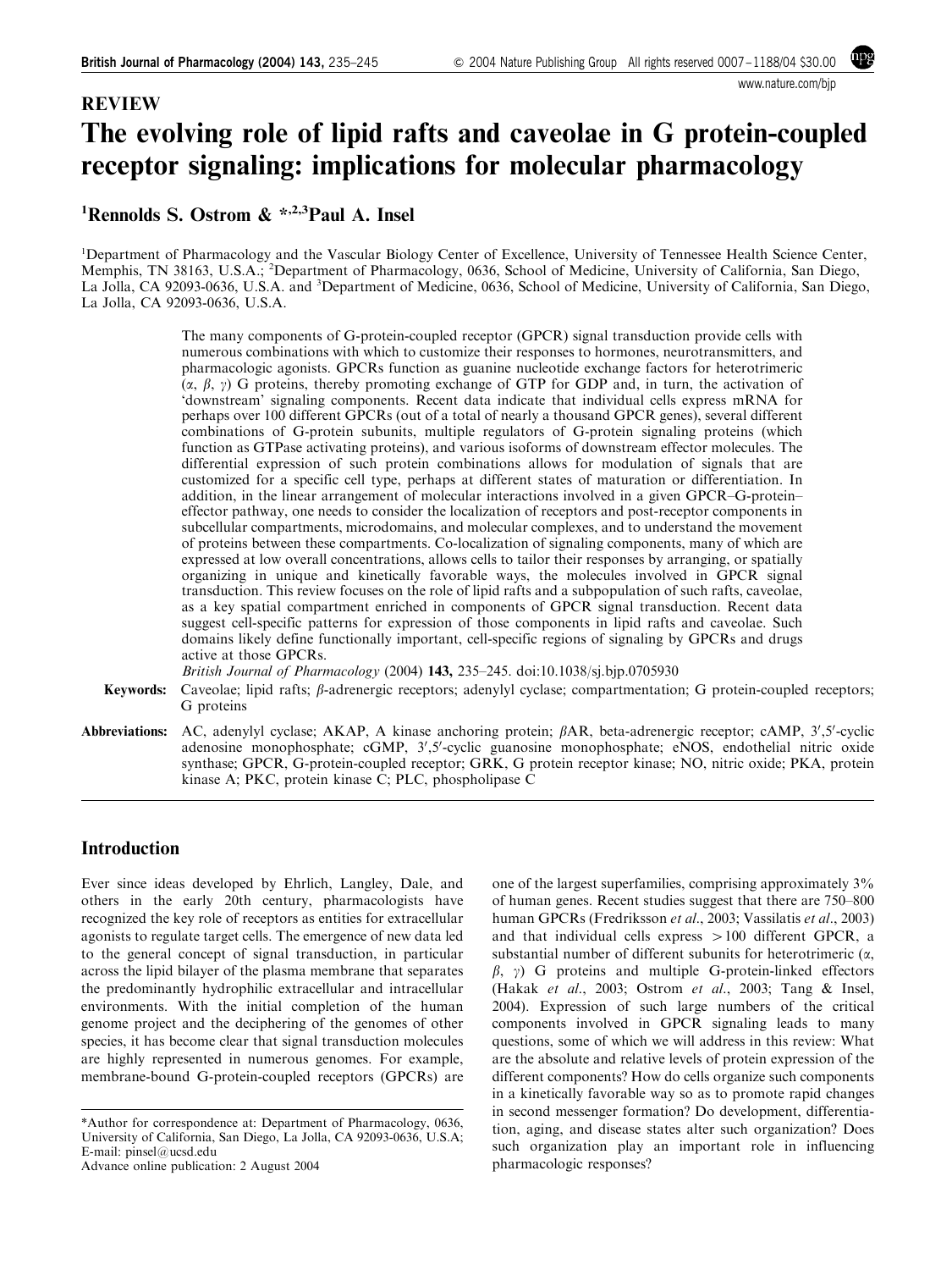#### Overview of GPCR signaling and questions

Although individual GPCRs can couple to multiple heterotrimeric G proteins, many GPCRs appear to couple preferentially to particular G proteins. This interaction, primarily driven by intrinsic affinity between the GPCR and G protein, is favored by agonist occupancy of the GPCR. Certain GPCRs can couple to more than one G protein. Examples of such 'promiscuous' receptors include P2Y<sub>11</sub>,  $\beta_2AR$ ,  $\beta_3AR$ , 5HT<sub>2</sub>C, and several dopamine receptor subtypes (Hermans, 2003). In addition, different agonists that bind to the same receptor appear able to direct the G-protein pathway that is activated by the receptor, a process termed ligand-selective agonism; such patterns of response differ among different cell types that express the same receptor (Kenakin, 2001; 2003). What are the critical cellular and molecular determinants of such patterns of GPCR–G protein coupling? Might the coupling, which was termed in early work, 'collision coupling' (Levitzki & Bar-Sinai, 1991), of these receptors to one of several potential pathways be governed by compartmentation (i.e., co-localization of components)? Although it is tempting to speculate that the answer is 'yes', no unequivocal evidence has thus far been shown to support this view.

Each of the four principal subtypes of heterotrimeric G proteins regulate particular effector systems:  $G_s$  stimulates adenylyl cyclase (AC) activity and regulates certain  $Ca^{2+}$ channels; G<sub>i</sub> inhibits AC activity and regulates  $K^+$  and Ca<sup>2+</sup> channels,  $G<sub>q/11</sub>$  stimulates phospholipase C (PLC) activity, and  $G_{12/13}$  regulates GTP exchange factors (GEF) of rho, a lowmolecular-weight G protein. Thus,  $\alpha$  subunits of heterotrimeric G proteins likely possess intrinsic affinity for a particular effector; in addition, regulation of the activity of such effectors occurs via actions of beta–gamma subunits (Clapham & Neer, 1997). One can readily imagine how compartmentation could contribute to this step in the pathways, as the short activation cycle of Ga proteins likely limits their effective radius of activity. The kinetics of G protein activation is determined by the intrinsic GTPase activity of  $G\alpha$  and by enhancement of this activity by effector molecules and RGS proteins, which serve as GTPase-activating proteins, or GAPs (Dohlman & Thorner, 1997; Zheng et al., 1999; 2001). RGS proteins display inherent affinity for terminating the activation of particular Ga proteins, an action that has been termed 'kinetic scaffolding' or 'spatial focusing' (Ross & Wilkie, 2000; Zhong et al., 2003). The G $\beta\gamma$  heterodimer functions as a single entity and regulates effector molecules and other proteins involved in GPCR signaling, in particular when not interacting with  $G\alpha$ subunits in their GDP-bound (inactive) state.

Is the signaling by  $G\alpha$  subunits dependent upon colocalization with effectors? The G-protein-regulated enzymes AC and PLC generate key second messengers following activation of certain GPCRs. AC catalyzes the synthesis from ATP of cyclic adenosine 3',5' monophosphate (cAMP), which, in turn, regulates cell function primarily via activation of cyclic AMP-dependent protein kinase (PKA). PKA phosphorylates serine and threonine residues on targets to initiate cellular actions of cAMP; this phosphorylation is targeted to specific substrates via A kinase anchoring proteins (AKAPs) (Michel & Scott, 2002). Recent data indicate that cAMP can also act via PKA-independent mechanisms, including the GEF of Rap-1, a low-molecular-weight G protein, and certain cAMP-gated ion channels (Kawasaki et al., 1998; Yatani et al., 1999; Kopperud

et al., 2003). PLC hydrolyzes phosphatidylinositol bisphosphate (PIP<sub>2</sub>) into inositol trisphosphate  $(\text{IP}_3)$  and diacylglycerol (DAG). IP<sub>3</sub> causes release of calcium from intracellular stores while DAG activates protein kinase C (PKC), second messengers that have rapid and delayed effects on cell metabolism and function.

In addition to the ability of RGS proteins to accelerate GTP hydrolysis and contribute to termination of GPCR signaling, other mechanisms contribute to homologous (receptor-specific) and heterologous (receptor-nonspecific) desensitization of GPCRs. A key mechanism for homologous desensitization involves G-protein receptor kinases (GRKs), which are recruited to active GPCR, in part, at least for some GRKs, via their affinity for free  $G\beta\gamma$  subunits (Krupnick & Benovic, 1998; Lefkowitz, 1998). GRKs phosphorylate the associated GPCR, causing the recruitment of  $\beta$ -arrestin, which impairs receptor interaction with G proteins and can act as an adapter between the receptors and clathrin-coated pits (Luttrell & Lefkowitz, 2002; Kohout & Lefkowitz, 2003). In many cases, association of a GPCR with clathrin-coated pits leads to internalization of the GPCR in clathrin-coated vesicles and eventual degradation of the receptor via lysosomes (or proteasomes (von Zastrow, 2003)) or recycling of the receptor back to the plasma membrane (Ferguson, 2001). Clathrincoated pits thus function as a membrane microdomain involved in signal termination, but, in addition, in the activation of certain intracellular events such as activation of mitogen-activated protein kinase cascades (Hall et al., 1999; Pierce et al., 2001).

A basic tenet of signal transduction by GPCRs is that highaffinity protein–protein interactions determine the G-protein heterotrimer and, in turn, the signal transduction pathway that a particular GPCR activates. However, different receptors that couple to the same G protein can elicit different biochemical, cellular or physiological responses (Steinberg & Brunton, 2001). A 'classical' one-dimensional view of GPCR signal transduction (i.e., that a given GPCR activates a single G-protein and single effector) cannot readily account for such observations. Moreover, GPCRs, G proteins, and effector enzymes are expressed at relatively low concentrations in mammalian cells. This is particularly the case for GPCRs and effectors (Alousi et al, 1991; Milligan, 1996; Ostrom et al., 2000a), yet GPCR–G-protein–effector systems display rapid, high-fidelity signaling characteristics. Such observations make the idea that the components of GPCR signal transduction are 'pre-arranged' or 'selectively compartmentalized' quite attractive.

Signaling proteins must physically interact in order to transmit information. It is presumed that, once activated, most signaling molecules possess inherent high affinity for binding to their partners, but data on the affinity of such interactions are limited. However, even high-affinity interactions require effective concentrations of the reactants in order to thermodynamically favor rapid conformational changes (in the case of proteins) and information exchange between molecules. Therefore, mechanisms likely exist for rapid and efficient signal transduction, since bulk concentrations of the reactants are relatively low. Typical receptor concentrations are  $\alpha \sim 10,000/c$ ell while certain effectors, such as ACs, appear to be expressed at similar orders of magnitude (Alousi et al., 1991; Post et al., 1995; Milligan, 1996). In GPCR signaling, receptors, G proteins, effector enzymes, and key accessory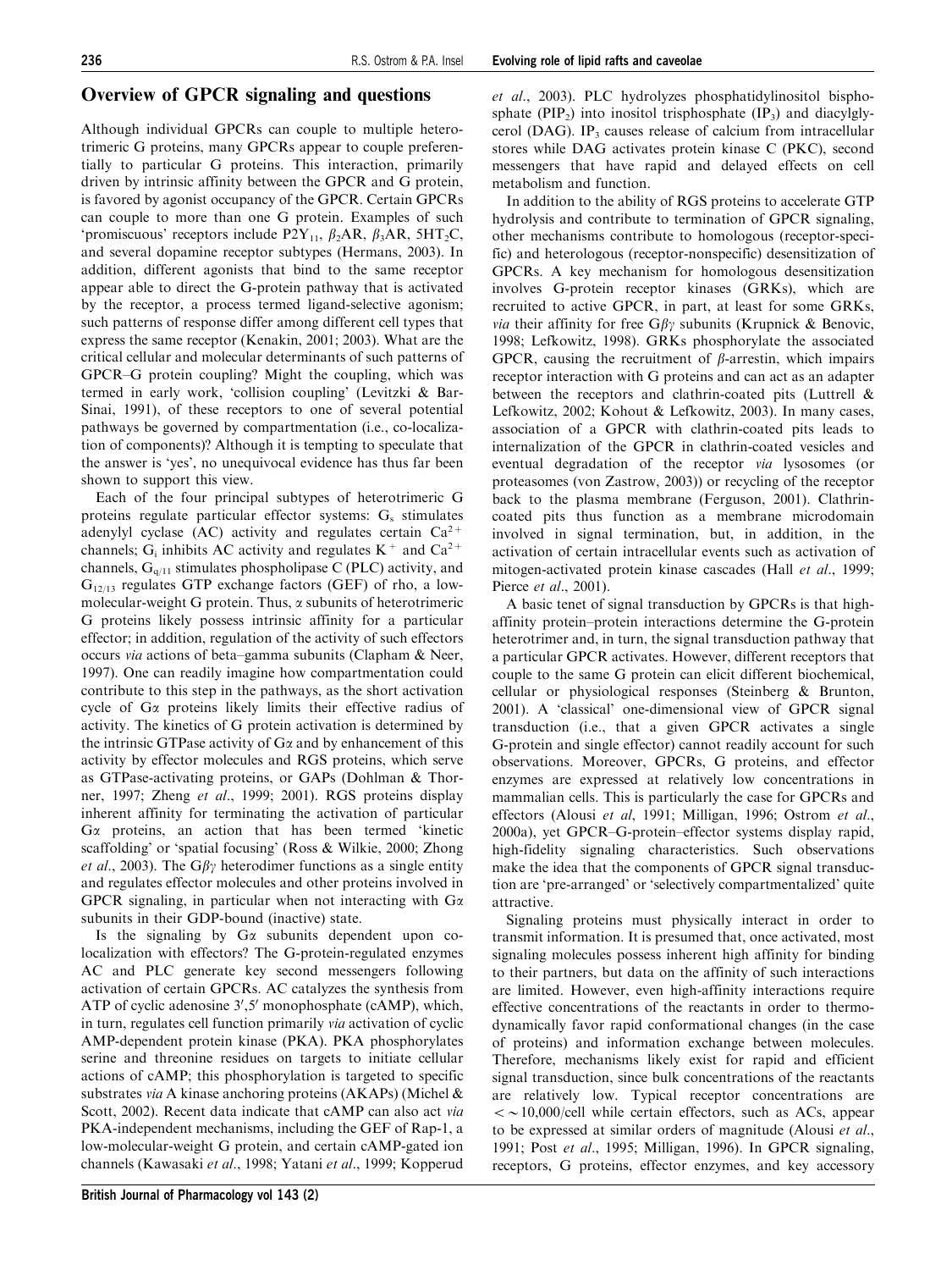proteins, the latter of which may be quite numerous (Bockaert et al., 2003), are generally thought to be membrane-associated. Given the overall low abundance of key signaling molecules in cells, uniform distribution within the plasma membrane seems unlikely to provide sufficient enrichment to achieve the rapid signaling responses characteristic of GPCR activation. Since target cells have relatively low concentrations of signaling components, one way to account for rapid response is that cells concentrate signaling molecules in membrane microdomains.

One such microdomain may be lipid rafts in the plasma membrane that are formed by the coalescence of sphingolipid and cholesterol. Caveolae are 50–100 nm flask-like indentations, or 'little caves' of the plasma membrane that have a lipid composition similar to rafts but that also contain caveolin proteins localized on the inner leaflet of the membrane bilayer (Anderson, 1998) (Figure 1). Based on their similar lipid composition, caveolae are generally considered subsets of lipid rafts but these entities may have other differences (Sowa et al., 2001; Williams & Lisanti, 2004). While only cells expressing caveolins express caveolae, all mammalian cells express lipid rafts (Hooper, 1999); leukocytes, for example, have lipid rafts but not caveolae. There are three isoforms of caveolins: caveolin-1, caveolin-2, and caveolin-3. Caveolae generally form if cells express either caveolin-1, the predominant isoform, or caveolin-3, the striated muscle-specific isoform (Song et al., 1996a; Tang et al., 1996). Caveolin-2 is found in hetero-oligomers with caveolin-1 and caveolin-3; it is not clear if caveolin-2 can induce caveolae biosynthesis on its own (Scherer et al., 1996; 1997; Razani et al., 2002b; Lahtinen et al., 2003; Rybin et al., 2003). Thus, enrichment of GPCR signaling components in lipid rafts or caveolae may be a universal mechanism for increasing the effective concentration of these proteins by restricting their movement, thereby favoring interaction of components in the signal transduction pathway.

Methodologically, lipid rafts and caveolae are most often studied by disrupting cells, extracting these domains based upon their insolubility in certain detergent or nondetergent conditions, then isolating them by centrifugation based upon their differential buoyancy in a gradient (Anderson, 1998; Ostrom et al., 2000a; Pike, 2003). Such methodologies cannot distinguish between caveolae and lipid rafts since they rely upon properties common to both these domains. While lipid rafts were initially described as detergent-resistant membrane (DRM) fractions, nondetergent approaches are now generally preferred, based, at least in part, upon their ability to exclude nonmembrane markers and to include certain loosely associated membrane proteins (Smart et al., 1995; Shaul et al., 1996; Song et al., 1996b; Rybin et al., 1999). Caveolae can be preferentially isolated from lipid rafts using immunological approaches to trap caveolin-rich membrane domains (Oh & Schnitzer, 1999; Ostrom et al., 2001). Use of these approaches has led to the idea that lipid rafts and caveolae share common qualities but can differ in terms of the nature of the signaling proteins they contain (Oh & Schnitzer, 1999). The role of caveolins as scaffolding proteins has also been assessed using immunoprecipitation of caveolin or by expressing peptides that interfere with the caveolin-binding motif, a domain on



Figure 1 Schematic representation of the lipid and protein organization of a caveola. Sphingolipid- and cholesterol-rich domain is shown in red and nonraft lipid domains are shown in blue. Caveolae contain a coat of oligomeric caveolin molecules inserted into the cytoplasmic leaflet of the membrane. Some proteins, including certain GPCR (shown as heptahelical structures with associated G protein), partition to caveolar domains due to either acylation, binding to caveolin or formation of a sphingolipid 'shell' around the protein (or by a combination of these, and/or yet unknown, mechanisms). Also shown are undefined cytoskeletal interacting proteins (orange, green, purple) and noncaveolar membrane proteins (blue) and partners (light blue).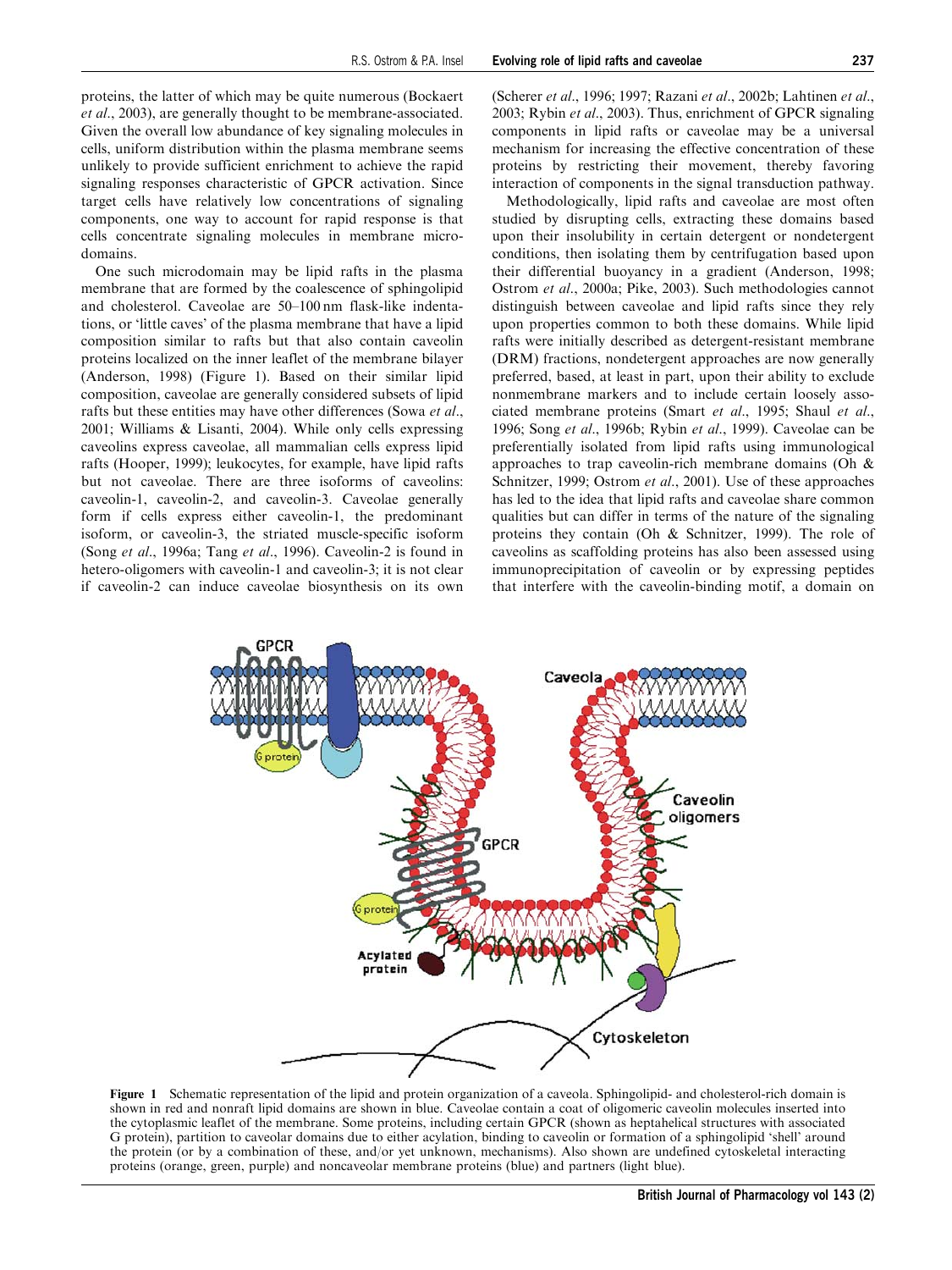caveolin-1 and caveolin-3 that preferentially serves as a docking site for binding (and inhibiting) signaling molecules (Okamoto et al., 1998). The function of lipid rafts and caveolae in signaling or other cellular processes can also be inferred from studies using cholesterol depletion. Methyl- $\beta$ -cyclodextrin, a cholesterol-binding agent, can remove cholesterol from cells in culture and disrupt lipid rafts and caveolae. Filipin, a polyene antibiotic and sterol-binding agent, is generally more cytotoxic, but can also be used to disrupt lipid rafts and caveolae, albeit with less efficiency in certain cells (Schnitzer et al., 1994; Orlandi & Fishman, 1998; Awasthi-Kalia et al., 2001). Both methods of cholesterol depletion are associated with nonspecific effects that must be controlled for, usually by adding back cholesterol to cells in order to show reversibility and specificity of action of the agent.

#### Compartmentation of GPCR signaling

The concept of compartmentation (compartmentalization) as a means to achieve selective responses to certain GPCR agonists is not new, but the identification of caveolins has provided a molecular 'tag' to assist in biochemically defining caveolae as a subset of lipid rafts, and to show that signal transduction proteins are enriched in lipid rafts and/or caveolae (Anderson, 1998; Razani et al., 2002c; Pike, 2003). Mitogen-activated protein kinases and receptor tyrosine kinases were first recognized as residing in caveolin-rich microdomains; certain GPCRs and associated molecules were subsequently shown to be enriched in these domains (Chun et al., 1994; de Weerd & Leeb-Lundberg, 1997; Feron et al., 1997; Schwencke et al., 1999b). The bulk of the work to date has relied upon biochemical isolation of lipid rafts and caveolae, typically using sucrose density centrifugation, an approach that cannot distinguish between these two domains. We will use this operational definition in our discussion.

Compartmentation of GPCR signaling proteins in caveolae or lipid rafts appears to be a major determinant of receptor– effector coupling.  $\beta_1AR$  and  $\beta_2AR$  are enriched with AC type 6 (AC6) in caveolae or lipid rafts (buoyant, caveolin-rich membrane fractions) of cardiac myocytes, together with a portion of the membrane  $G_s$ , and these receptors couple efficiently to the activation of AC6. (Schwencke et al., 1999a, b; Ostrom et al., 2000b; 2001; Rybin et al., 2000; Xiang et al., 2002b). However, not all GPCRs (or G proteins) are found in these lipid raft fractions. For example, in cardiac myocytes, prostanoid  $EP_2$  receptors are excluded from lipid raft fractions and cannot activate AC6 despite their ability to activate  $G_s$  (Ostrom *et al.*, 2001).  $G_s$  is found in both lipid rafts and nonraft fractions (Rybin et al., 2000; Ostrom et al., 2001). In addition, cardiac myocyte  $\beta_2$ AR activate AC6 less efficiently than do  $\beta_1AR$ , and this appears attributable to rapid agonistpromoted translocation of  $\beta_2$ AR into clathrin-coated pits (Goodman et al., 1996; Gagnon et al., 1998) and out-of-lipid rafts and caveolae compared to  $\beta_1AR$ , which, at least initially, remain localized with AC6 in caveolae upon agonist activation (Rybin et al., 2000; Ostrom et al., 2001). Therefore, the degree to which a given GPCR couples to a signaling pathway appears to depend upon a close physical association between an activated R–G complex and a suitable effector enzyme.

Such intimate association of signaling proteins in lipid rafts or caveolae also appears to be important for crosstalk between different signaling pathways. We have recently shown that, in cardiac myocytes, nitric oxide (NO) production by endothelial nitric oxide synthase (e.g., NOS3, eNOS) inhibits  $\beta$ ARstimulated cAMP production, but has little effect on prostanoid-stimulated cAMP accumulation (Ostrom et al., 2004). This selective effect of eNOS activity appears attributable to two factors: (1) activity of AC6 (and AC5 but not other AC isoforms) is inhibited via direct nitrosylation by NO (McVey et al., 1999; Hill et al., 2000), and (2)  $\beta$ AR, but not prostanoid receptors, couple to AC6 due to  $\beta$ AR-AC6 localization in lipid rafts or caveolae. Disruption of lipid rafts with methyl- $\beta$ cyclodextrin treatment uncovers an NO-mediated inhibition of the prostanoid response in conditions of high eNOS activity, indicating that the organization provided by lipid rafts or caveolae normally compartmentalizes the NO signal with the components of the  $\beta$ AR signal transduction pathway. Figure 2 illustrates this concept.

New data shed some light on the different behaviors of  $\beta_1$ AR and  $\beta_2$ AR with respect to association with lipid rafts. Using phosphorylation-deficient mutants of the  $\beta_1 AR$ , Rapacciuolo et al. (2003) have suggested that PKA-mediated phosphorylation directs internalization of the receptor via caveolae, while GRK-promoted phosphorylation directs internalization via clathrin-coated pits. Although such results are of interest, it is unclear whether  $\beta_1AR$  are primarily phosphorylated by GRK in native cell settings and whether such results with the  $\beta_1$ AR can be applied to  $\beta_2$ AR or other GPCRs.  $\beta_1$ AR and  $\beta_2$ AR are known to signal differently in cardiac myocytes, where they are co-expressed, due to  $\beta_2AR$  coupling sequentially to  $G_s$  and then  $G_i$  (Xiao *et al.*, 1994; 1999). Intact lipid rafts are necessary for the  $\beta_2AR$  to couple to G<sub>i</sub> (Xiang *et al.*, 2002b); both  $\beta_1AR$  and  $\beta_2AR$  require a carboxy-terminal PDZ-binding motif and interaction with PDZ domaincontaining proteins for their signaling and trafficking behaviors (Xiang et al., 2002a; Xiang & Kobilka, 2003). Such data suggest that interaction of  $\beta$ AR with PDZ-containing proteins is related to their co-localization in lipid rafts; we speculate that this is the case, but further studies are needed to test this idea.

Studies of the oxytocin receptor in MDCK cells provide another example of localization determining receptor signaling. In those cells, this  $G_q$ -coupled receptor is predominantly expressed in nonraft domains and its activation inhibits cell growth (Guzzi et al., 2002). However, fusion of the oxytocin receptor with caveolin-2 localizes it to lipid rafts and 'switches' receptor activation to stimulation of cell proliferation. While this latter effect might result from altered desensitization of the oxytocin receptor fused to caveolin (the chimeric receptor does not internalize upon agonist exposure), an alternative possibility is that localization of the receptor in lipid rafts leads to its coupling to effector molecules that elicit a different cellular response.

Recent evidence indicates that, of the nine isoforms of the transmembrane ACs, only certain isoforms localize to lipid rafts. Different tissues express different patterns of expression of these AC isoforms, which are subject to various types of regulation by intracellular factors (Hanoune & Defer, 2001; Ludwig & Seuwen, 2002). Using immunoblot analysis of lipid raft fractions, we have analyzed the AC isoform expression and localization in several cell types. Adult rat cardiac fibroblasts express AC2, AC3, AC4, AC5/6, and AC7, but only AC3 and AC 5/6 proteins (AC5 and AC6 are detected by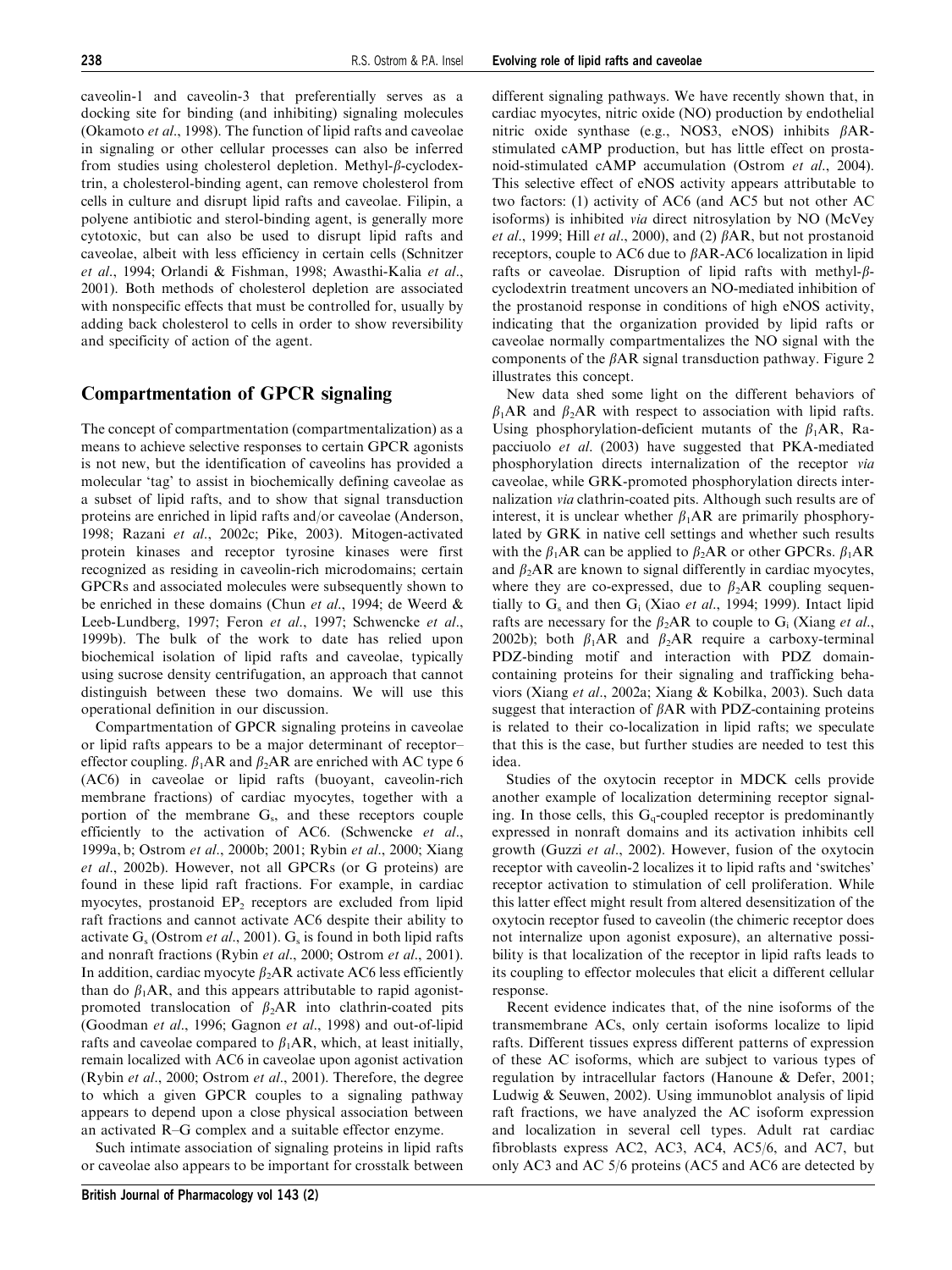

Figure 2 Schematic representation of GPCR-G<sub>s</sub>-AC signaling in lipid rafts and caveolae of cardiac myocytes and the effects of eNOS. (a) Caveolar/lipid raft domains contain  $\beta_1AR$ ,  $\beta_2AR$ , AC6, G<sub>s</sub>, eNOS, and caveolin-3 (Cav3), but exclude prostanoid  $EP_2R$  (Ostrom et al., 2000b). (b) Catecholamines stimulate  $\beta$ AR and the generation of cAMP in the caveolar/lipid raft domain. Prostanoids activate receptors located outside lipid rafts and, as a result of compartmentation by phosphodiesterases (PDE), a separate pool of cAMP is generated.  $\beta_2$ AR translocate out of caveolae upon agonist activation, presumably to internalize via clathrin-coated pits, thus generating a more transient activation of the caveolar/lipid raft pool of cAMP (Ostrom et al., 2001). (c) Activation of eNOS activity leads to the generation of high NO concentrations in the caveolar/ lipid raft domain. Due to the localization of eNOS in caveolae and the sensitivity of AC6 to NO-mediated nitrosylation, eNOS activity selectively inhibits the caveolar/lipid raft pool of cAMP (i.e., that stimulated by  $\beta$ AR) (Ostrom *et al.*, 2004).

a single antibody) are enriched in lipid raft fractions (Ostrom et al., 2003). Fractionation and immunoblot analysis of AC isoforms expressed in cultured human bronchial smooth muscle cells (BSMC) indicate that AC2 and AC4 are the most readily detected AC isoforms, but these isoforms are not detected in caveolin-rich, lipid raft fractions (Figure 3). Results from similar studies with HEK-293 cells, airway epithelial cells, and vascular smooth muscle cells are consistent with the idea that AC3, AC5 and AC6, but perhaps not all other AC isoforms, preferentially localize to lipid rafts (Figure 3; Ostrom et al., 2002). We have not detected endogenous AC8 expression in any of the cells we have examined, but data from others indicate that this isoform, too, localizes in lipid rafts (Fagan et al., 2000; Smith et al., 2002).

The localization of AC isoforms in lipid raft or caveolar microdomains is likely to be important for the regulation of the enzyme. Overexpression of AC6, which is subject to inhibition by multiple regulators (Ostrom et al., 2000a, b), does not increase basal cAMP production in cardiac myocytes. By contrast, expression of AC6 in RASMC can lead to nonraft localization of the enzyme and a concomitant increase in basal cAMP production (Ostrom et al., 2002). Thus, localization of AC6 (and perhaps other isoforms) in lipid rafts may serve to maintain a low basal activity of the enzyme, perhaps, in the case of AC6 which is inhibited by calcium, via co-localization with sites of calcium entry (Fagan et al., 2000; Lohn et al., 2000) and/or NO generation (Ostrom et al., 2004). Expression of AC8 in HEK-293 cells leads to localization of this calcium-stimulable isoform in lipid rafts and imparts an activation of cAMP production by capacitive calcium entry (Smith et al., 2002; Cooper, 2003), which is likely mediated by lipid raft-localized Trp1 channel (Lockwich et al., 2000; Clapham et al., 2001). Thus, the localization of calcium-sensitive AC isoforms appears critical for determining the type of calcium signal that regulates cAMP production.

Different types of G proteins appear to segregate differently with respect to lipid rafts *versus* caveolae, an observation suggesting that differences exist between the two domains. Although this issue has not been extensively studied, certain data have shown that  $G_q$  preferentially localizes in caveolae, while  $G_s$  and  $G_i$  localize in lipid rafts (Oh & Schnitzer, 2001). Consistent with the idea that expression of caveolin is a major distinguishing feature between lipid rafts and caveolae, Oh & Schnitzer (2001) found that  $G_q$ , but not  $G_s$  and  $G_i$ , could be immunoprecipitated with caveolin-1, but if a cell lacked caveolin expression  $G_q$  would localize in lipid rafts. Thus, while all three G proteins can be found in lipid rafts,  $G_q$ 'prefers' caveolae in cells that express caveolin (and contain morphologic caveolae), presumably due to its ability to bind to the caveolin scaffolding domain. These data highlight a fundamental question: What causes a protein to localize to lipid rafts or caveolae? Some proteins require interaction with caveolin, implying that such proteins will preferentially localize in caveolae (relative to lipid rafts, such as  $G_s$  and  $G_i$ , in the study of Oh & Schnitzer, 2001), while other proteins do not interact with caveolin and thus would be found in the lipid environment common to both lipid rafts and caveolae. As will be discussed below, the cell type in which a given signaling protein is expressed may also be a critical determinant of lipid raft or caveolar localization.

Another G protein, transducin, has been shown to translocate to lipid rafts upon activation by its cognate GPCR, rhodopsin, and its agonist, light, as part of the activation pathway of cGMP phosphodiesterase, and in turn cGMPgated cation channels (Nair et al., 2002). Interestingly, the translocation of transducin appears to occur in a complex with RGS9,  $G\beta\gamma$ , and arrestin. Given that rhodopsin and the cGMP phosphodiesterase were found in both lipid raft and nonraft fractions but that guanylyl cyclase was found only in lipid rafts of vertebrate retina, translocation of the transducin complex appears to favor interaction between the activated G protein and the pools of effector (cGMP phosphodiesterase) that are localized with the site of second messenger synthesis (guanylyl cyclase in the lipid raft). It is not known whether the cGMPgated cation channels are co-localized in lipid rafts of vertebrate photoreceptor cells. These data in the retinal system strongly suggest that large multi-protein complexes can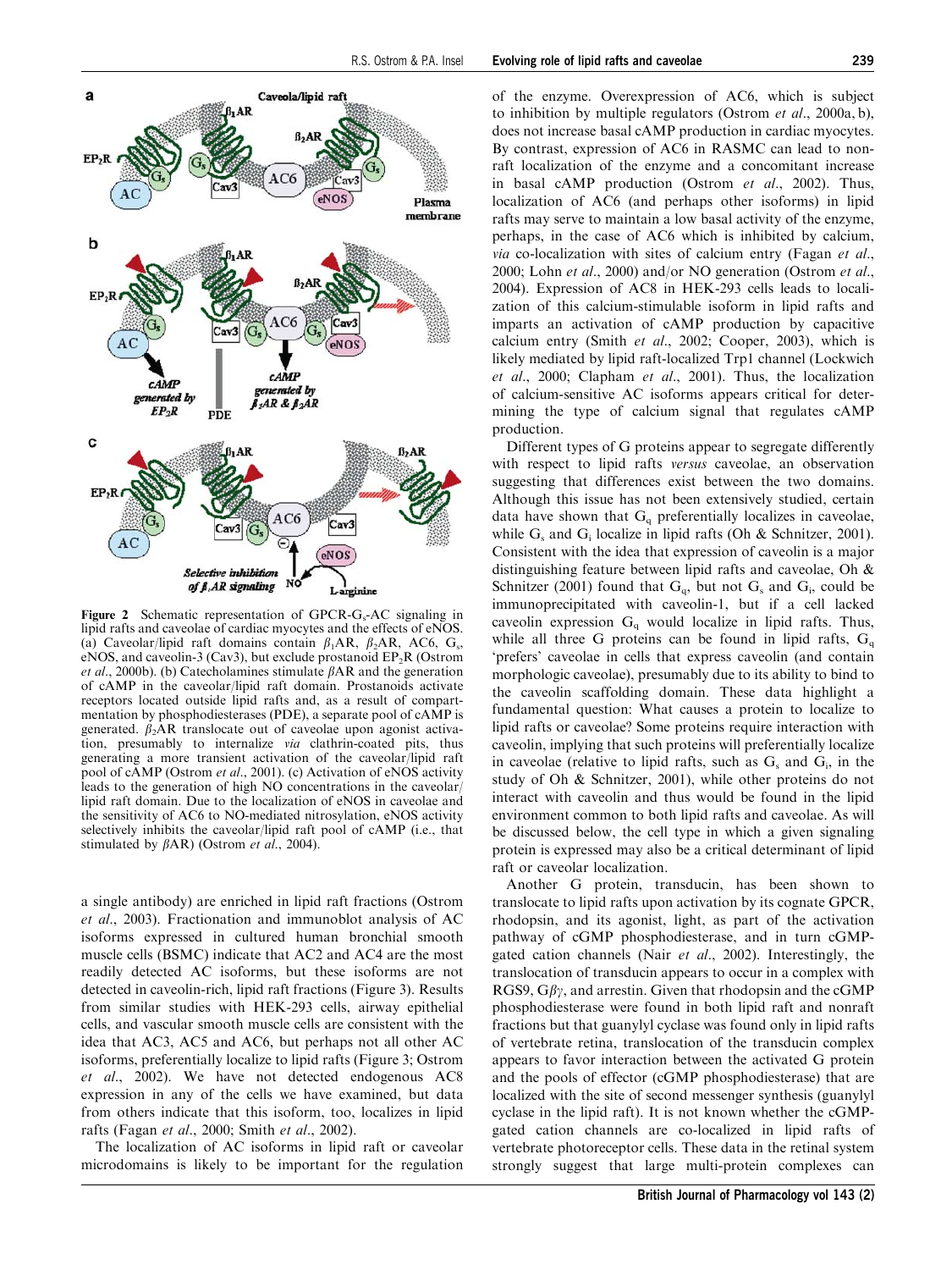

Figure 3 Immunoblot analyses of AC isoform expression in caveolae/lipid raft fractions isolated from human BSMC, HEK-293 cells or human airway epithelial cells (Calu-3). Buoyant lipid raft fractions were isolated from the indicated cells using a nondetergent method followed by centrifugation on a sucrose density gradient, as described previously (Ostrom et al., 2004). The buoyant fractions (cav) and the nonbuoyant fractions (non-cav) were collected from the gradient and, along with whole-cell lysates (WCL), were subjected to SDS–PAGE and immunoblot analyses. The data and others discussed in the text are consistent with the idea that AC5, AC6, and AC3 (except in Calu-3 cells) localize to caveolae/lipid raft fractions, while other AC isoforms localize to nonraft fractions. AC8 has also been shown to localize to lipid raft fractions (Fagan et al., 2000; Smith et al., 2002).

translocate in a rapid manner to facilitate interaction of components of GPCR signaling.

Agonist activation of  $\beta$ AR recruits  $\beta$ -arrestin to the plasma membrane, where it interacts with the activated receptor and, in addition, can recruit cyclic nucleotide phosphodiesterase (in particular, the PDE4 isoform), which degrades cAMP (Perry et al., 2002; Baillie et al., 2003). Therefore,  $\beta$ -arrestin translocation to the plasma membrane enhances the local degradation of cAMP and terminates the stimulus by desensitizing the receptor. Furthermore,  $\beta$ -arrestin-PDE4 recruitment to

activated  $\beta_2$ AR appears critical for regulating a G protein switching (from  $G_s$  to  $G_i$ ) of this receptor by limiting its phosphorylation by PKA (the key step in causing the G protein switch (Baillie et al., 2003)). Given that  $\beta_2$ AR and AC are expressed in lipid rafts and/or caveolae (Rybin et al., 2000; Ostrom et al., 2001) and that pools of cAMP localize in cardiac T-tubules where the bulk of caveolae can be found (Zaccolo & Pozzan, 2002), it is evident that lipid rafts and caveolae are likely to be key sites for both cAMP generation and cAMP response (Insel, 2003). Thus, cAMP-PKA signaling is highly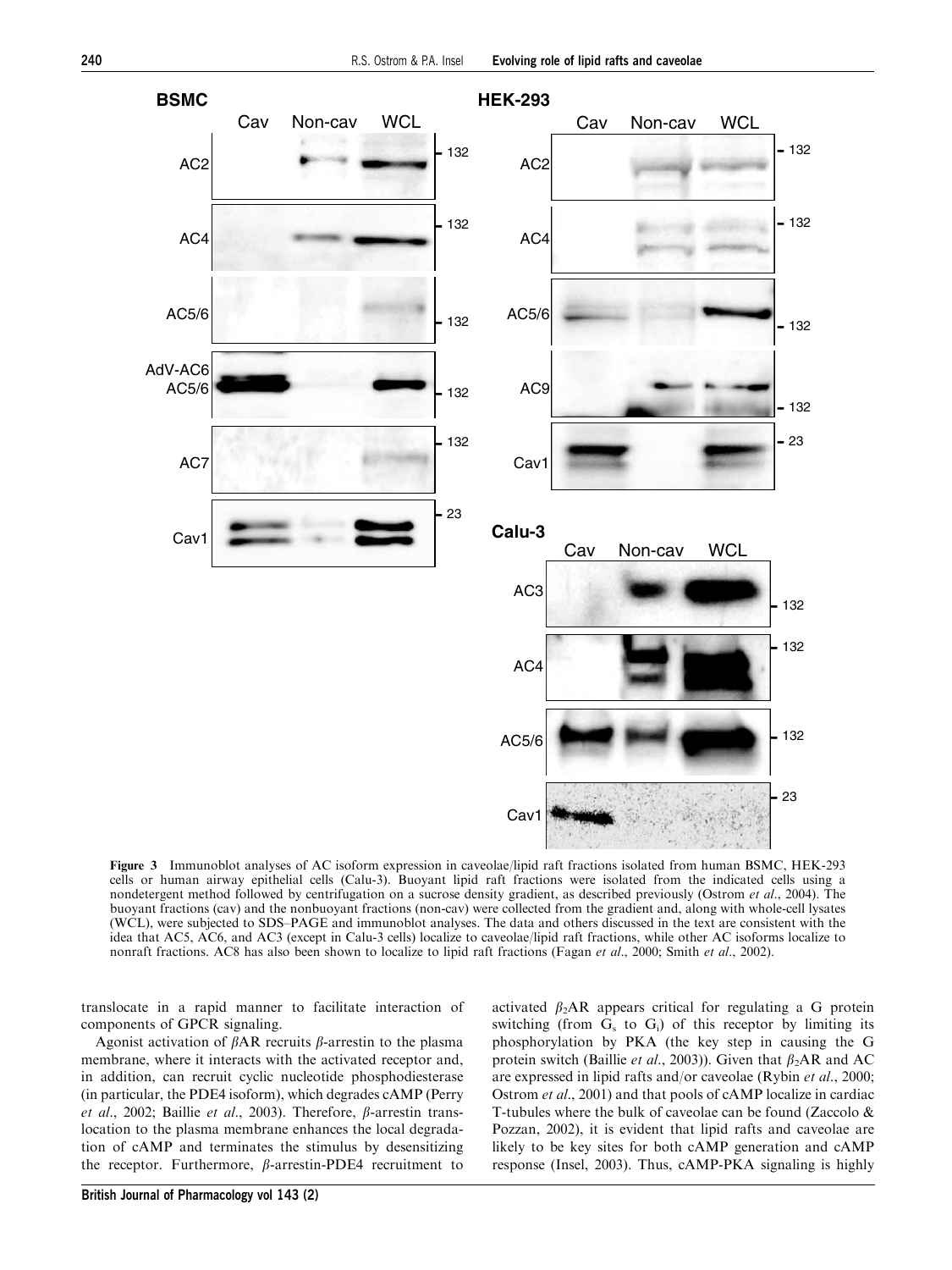localized in and targeted to multiple subcellular compartments, increasing its specificity for certain biological effects (Tasken & Aandahl, 2004).

Numerous ion channel proteins or subunits have been described as associating with lipid rafts, including  $K_v$ 1.4, K<sub>v</sub>1.5, K<sub>v</sub>4.2, L-type Ca<sup>2+</sup> channel, the plasma membrane  $Ca^{2+}$  pump, voltage-gated Na<sup>+</sup> channel, Aquaporin-1, Trp4, and Trp1 (Schnitzer & Oh, 1996; Page et al., 1998; Darby et al., 2000; Martens et al., 2000; 2004; Torihashi et al., 2002; Yarbrough et al., 2002; Bergdahl et al., 2003; Brady et al., 2004; Wong & Schlichter, 2004). Of these, however, only a few have thus far been shown to display direct regulation by GPCR in a lipid raft-dependent manner. Voltage-gated Na<sup>+</sup> channels expressed in the heart associate with lipid rafts and can be activated by  $\beta$ AR-G<sub>s</sub> in a cAMP-independent manner (Yarbrough et al., 2002). As the introduction of a caveolin-3 antibody inhibits the activation of voltage-gated  $Na<sup>+</sup>$  channel activity by a  $\beta$ AR agonist, the pathway appears to depend upon interaction of a co-localized receptor, G protein, and the channel that is facilitated by the caveolin scaffold. Other data indicate that endothelin-induced contraction of endotheliumdenuded arteries is partially dependent upon activation of Trp1 channels, which localize with  $ET_A$  receptors in lipid rafts (Bergdahl et al., 2003). In that system, depletion of cellular cholesterol (a treatment that disrupts caveolae and lipid rafts) causes both the loss of Trp1-caveolin-1 co-localization and a diminution of the endothelin-mediated contractile response. Thus, regulation of vascular reactivity by endothelin appears dependent, at least in part, on the co-localization of ET receptors with key effector molecules, Trp1 channels. Cyclic nucleotide-gated ion channels, effector molecules of light and olfactory receptors, localize to lipid rafts in olfactory epithelium and, when heterologously expressed, in HEK-293 cells (Brady et al., 2004). Cholesterol depletion of HEK-293 cells expressing a cyclic nucleotide-gated ion channel abolishes the stimulation of channel activity by prostaglandin, but this effect is likely attributable to diminished affinity of the channel for cAMP rather than a loss of juxtaposition of the GPCR and the channel.

While much work on the compartmentation of cAMP generation focuses on differentiated responses (such as regulation of contractility), other data imply that cAMP regulation of certain metabolic pathways may also show compartmentation in lipid raft versus nonraft domains. Disruption of caveolae and lipid rafts by cholesterol depletion inhibits glycolysis but stimulates gluconeogenesis in vascular smooth muscle cells (Lloyd & Hardin, 2001), likely reflective of the fact that a major glycolytic enzyme, phosphofructokinase, is expressed in lipid rafts in those cells (Vallejo & Hardin, 2004). Thus, cAMP generated in lipid rafts in response to activation of raft-localized  $\beta AR$  (or other GPCRs) may selectively regulate metabolic enzymes in the same compartment.

#### Determinants of protein localization to lipid rafts and caveolae

Little is known about how proteins localize to different lipid domains. Three mechanisms for lipid raft targeting have been proposed or described: (1) Proteins may bind to caveolin via a scaffolding domain located near the N-terminus of caveolin-1 and caveolin-3 (Song et al., 1996b; Okamoto et al., 1998). Many proteins that bind to caveolin contain a putative caveolin-binding motif (a loosely defined pattern of aromatic and nonaromatic residues) (Couet et al., 1997). (2) N-linked myristoylation (of a glycine residue following the initial methionine) or thio-acylation with palmitate (palmitoylation of cysteine residues) causes partitioning into the lipid-ordered phase of lipid rafts (Milligan et al., 1995; Shaul et al., 1996; Mumby, 1997; Song et al., 1997; Galbiati et al., 2001; Zacharias et al., 2002). Caveolins, G proteins, and other proteins rely upon these types of post-translational modifications for their interaction with membranes and lipid rafts. Indeed, coupling of the  $5HT_{1A}$  receptor to  $G_i$  and the inhibition of AC activity depends upon the palmitoylation of two cysteine residues in the C-terminal region of the receptor, which presumably serves to retain the receptor in lipid rafts together with  $G_i$  and AC (Papoucheva *et al.*, 2004). (3) Structural components of the transmembrane-spanning region of proteins, in particular hydrophobic residues, cause proteins to 'prefer' the slightly thicker membrane of the lipid raft (Anderson & Jacobson, 2002; Yamabhai & Anderson, 2002). As this mechanism depends upon the protein containing at least one transmembrane-spanning domain, it cannot readily account for targeting of lipid raft-associated proteins that lack such domains. It is important to note that these three mechanisms are not mutually exclusive and that it is not currently possible to predict, based upon amino-acid sequence, the localization of a given membrane-associated protein. Localization of different proteins may rely upon different mechanisms, or a combination thereof.

Caveolins function not only as scaffolds that localize signaling proteins, but, in addition, can inhibit numerous enzymes, including AC, eNOS, and several kinases and serine/ threonine phosphatases (García-Cardeña et al., 1997; Oka et al., 1997; Engelman et al., 1998; Feron et al., 1998; Toya et al., 1998; Carman et al., 1999; Razani et al., 1999; Razani & Lisanti, 2001; Hnasko & Lisanti, 2003). Consistent with the latter findings, data from studies with knockout animal models and from overexpression protocols suggest that caveolins play central roles in regulating signal transduction by various systems (Razani et al., 2002a, b; Schubert et al., 2002; Woodman et al., 2002; Hnasko & Lisanti, 2003). Such roles imply that caveolins are not just organizers, but regulators of signal transduction. Therefore, approaches to increase or decrease caveolin expression, including expression of caveolin peptides corresponding to the scaffolding domain, cannot be viewed as pure 'probes' of lipid raft localization or compartmentation.

It has also become apparent that some molecules localize to lipid rafts and caveolae in a cell-dependent manner. Low levels of AC6 overexpression in vascular smooth muscle cells lead to localization of AC6 in lipid rafts (its native location), but with higher levels of expression the enzyme is found in nonraft fractions, where the bulk of both  $\beta_1 AR$  and  $\beta_2 AR$  were detected in these cells (Ostrom et al., 2002). Such results imply that lipid raft domains in some cells may contain a limited, saturable pool of signaling molecules, such as AC. The results with vascular smooth muscle cells contrast with those from cardiac myocytes, where overexpression of a large range of levels of AC6 leads to co-localization with both  $\beta$ AR subtypes in caveolin-rich fractions (Ostrom et al., 2000b; 2001). Therefore, different cells can localize the same protein differently,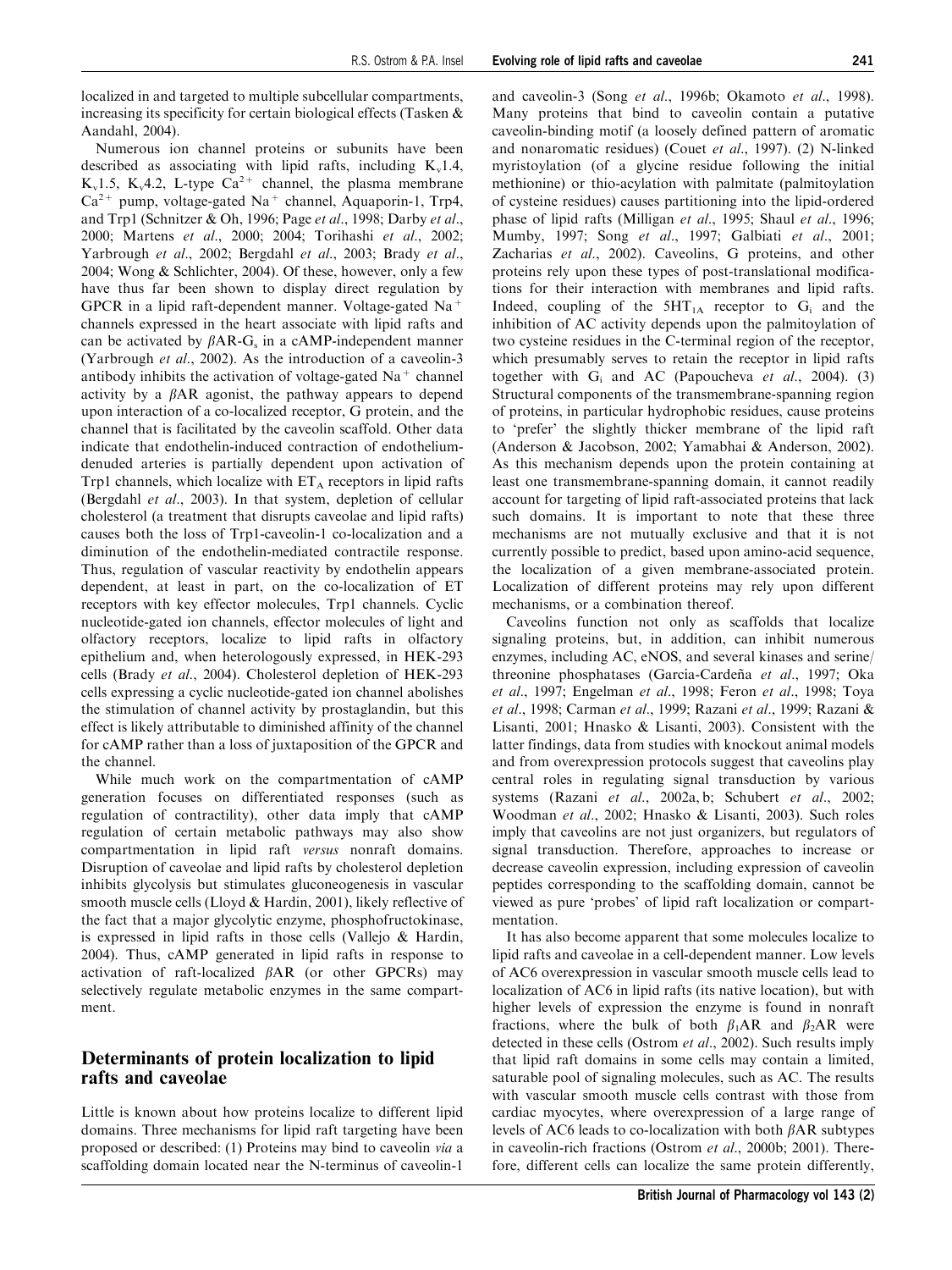|  | Table 1 Summary of cell-specific localization of GPCR and AC in caveolae/lipid rafts |  |  |  |  |  |  |  |  |  |
|--|--------------------------------------------------------------------------------------|--|--|--|--|--|--|--|--|--|
|--|--------------------------------------------------------------------------------------|--|--|--|--|--|--|--|--|--|

| Cell type            | Caveolae/lipid rafts                                            | $Non-cav/non-raft$                                                     |
|----------------------|-----------------------------------------------------------------|------------------------------------------------------------------------|
| Cardiac myocyte      | $\beta_1AR$ , $\beta_2AR$ , $G_s$ , AC5/6, PKA, AKAP            | $EP_2R$ , $EP_4R$ , $G_s$ , $(H_2R, A_2R, Glucagon-R)$                 |
| Cardiac fibroblast   | $\beta_2AR$ , G <sub>s</sub> , AC5/6, AC3, G <sub>s</sub> (IPR) | $EP_2R$ , G <sub>s</sub> , AC2, AC4, AC7 $(A_2R)$                      |
| Aortic smooth muscle | $AC5/6$ , $AC3$ , $G_s$                                         | $\beta_1AR$ , $\beta_2AR$ , AdV-AC6, EP <sub>2</sub> R, G <sub>s</sub> |
| Airway epithelia     | $AC5/6$ , $G_s$                                                 | $\beta_1AR$ , $\beta_2AR$ , AC3, AC4, G <sub>s</sub>                   |
| Airway smooth muscle | $\beta_1AR$ , $\beta_2AR$ , $G_s$ , AC5/6 (CGRP-R)              | $EP_2R$ , $EP_4R$ , $G_5$ (IPR)                                        |

implying that the mechanisms governing lipid raft localization are not wholly dependent upon protein sequence, but instead appear to be cell type-dependent. Perhaps this is the result of lipid modifications that occur to a greater extent in one cell versus another or from some cells containing limited quantities of lipid rafts, but clearly other explanations are also possible. Data from several cell types on the localization of various GPCR and AC isoforms are summarized in Table 1. Taken together, these results add uncertainty to the conclusions reached from studies with only a single cell type, especially data that involve heterologous expression. At a minimum, the findings add complexity to our understanding of GPCR signaling to include the idea that differentiated cells can tailor their arrangement of signaling proteins, perhaps to attain customized response characteristics.

#### Conclusions and future directions

The present techniques for studying caveolae and lipid rafts are rife with methodological pitfalls and limitations (Pike, 2003). As noted above, most approaches utilize cell fractionation procedures that break cells apart and destroy cell morphology before analysis by biochemical assays or immunological reagents. Yet compartmentation is, by nature, a morphological phenomenon best addressed with microscopic techniques. Unfortunately, light microscopy (including fluorescence) lacks the resolution required for detecting lipid rafts and caveolae, while electron microscopic approaches are limited by the effectiveness of antibodies in detecting low-abundance membrane-associated proteins. Newer approaches, such as fluorescent and bioluminescent resonance energy transfer (FRET and BRET, Zacharias et al., 2002), are powerful but largely limited to expression of exogenous proteins and the associated pitfalls of not studying native proteins. New methodologies for studying lipid rafts are needed. Such new approaches may emerge as the mechanisms for protein targeting to lipid rafts become clearer. In the meantime, the combined use of experimental methods that yield confirmatory results with one another appears to be the best approach for drawing conclusions regarding lipid rafts and caveolar microdomains.

#### References

- ALOUSI, A.A., JASPER, J.R., INSEL, P.A. & MOTULSKY, H.J. (1991). Stoichiometry of receptor-Gs-adenylate cyclase interactions. FASEB J., 5, 2300–2303.
- ANDERSON, R.G. (1998). The caveolae membrane system. Annu. Rev. Biochem., 67, 199–225.
- ANDERSON, R.G. & JACOBSON, K. (2002). A role for lipid shells in targeting proteins to caveolae, rafts, and other lipid domains. Science, 296, 1821–1825.

Lipid rafts and caveolae have sparked great interest among investigators interested in signal transduction, especially because these entities define microdomains likely involved in compartmentation and scaffolding of signaling proteins. Current evidence implies that compartmentation plays an important role in cell signaling by creating intimate juxtaposition between and among signaling molecules, thereby facilitating efficient and rapid information flow in a given signal transduction pathway as well as contributing to crosstalk among pathways. A cell's ability to express different proteins with different patterns of localization allows it to tailor its signaling to match the needs of its differentiated state. Understanding the three-dimensional nature of signal transduction in the context of cell structure, be it lipid rafts, caveolae or other domains, is likely to be critical for building complete circuit maps of signaling.

From a pharmacological perspective, the recognition of signaling microdomains in the membrane – in lipid rafts/ caveolae, clathrin-coated pits, or perhaps other specialized regions – provides an important advancement, albeit one that adds complexity. Such complexity mirrors that of other aspects of GPCR signaling: for example, identification of a large number of known and orphan GPCRs in genomes and individual cells, homo- and heterodimerization of receptors, combinatorial assembly of different subunits of  $G\alpha$ ,  $G\beta$ , and  $G_{\gamma}$ , expression of multiple isoforms of key effector molecule regions, ligand-specific and inverse agonism, etc. The challenge will be to develop ways to integrate the evolving data from these newly recognized complexities to further our understanding of drug action and to lay the groundwork for the discovery of new types of drugs. Tissue-specific differences in expression of signaling components in microdomains (Table 1) may provide an opportunity to target microdomains and differentially influence regions of different receptors in different cell types. Thus, just as in life itself, adversity and complexity provide both a challenge and an opportunity.

Work on this topic from the authors' laboratories is supported by NIH grants HL71781 (R.S.O.), HL66941, HL53773 and HL63885 (P.A.I.).

- AWASTHI-KALIA, M., SCHNETKAMP, P.P. & DEANS, J.P. (2001). Differential effects of filipin and methyl-beta-cyclodextrin on B cell receptor signaling. Biochem. Biophys. Res. Commun., 287, 77–82.
- BAILLIE, G.S., SOOD, A., MCPHEE, I., GALL, I., PERRY, S.J., LEFKOWITZ, R.J. & HOUSLAY, M.D. (2003). beta-Arrestinmediated PDE4 cAMP phosphodiesterase recruitment regulates beta-adrenoceptor switching from Gs to Gi. Proc. Natl. Acad. Sci. U.S.A., 100, 940–945.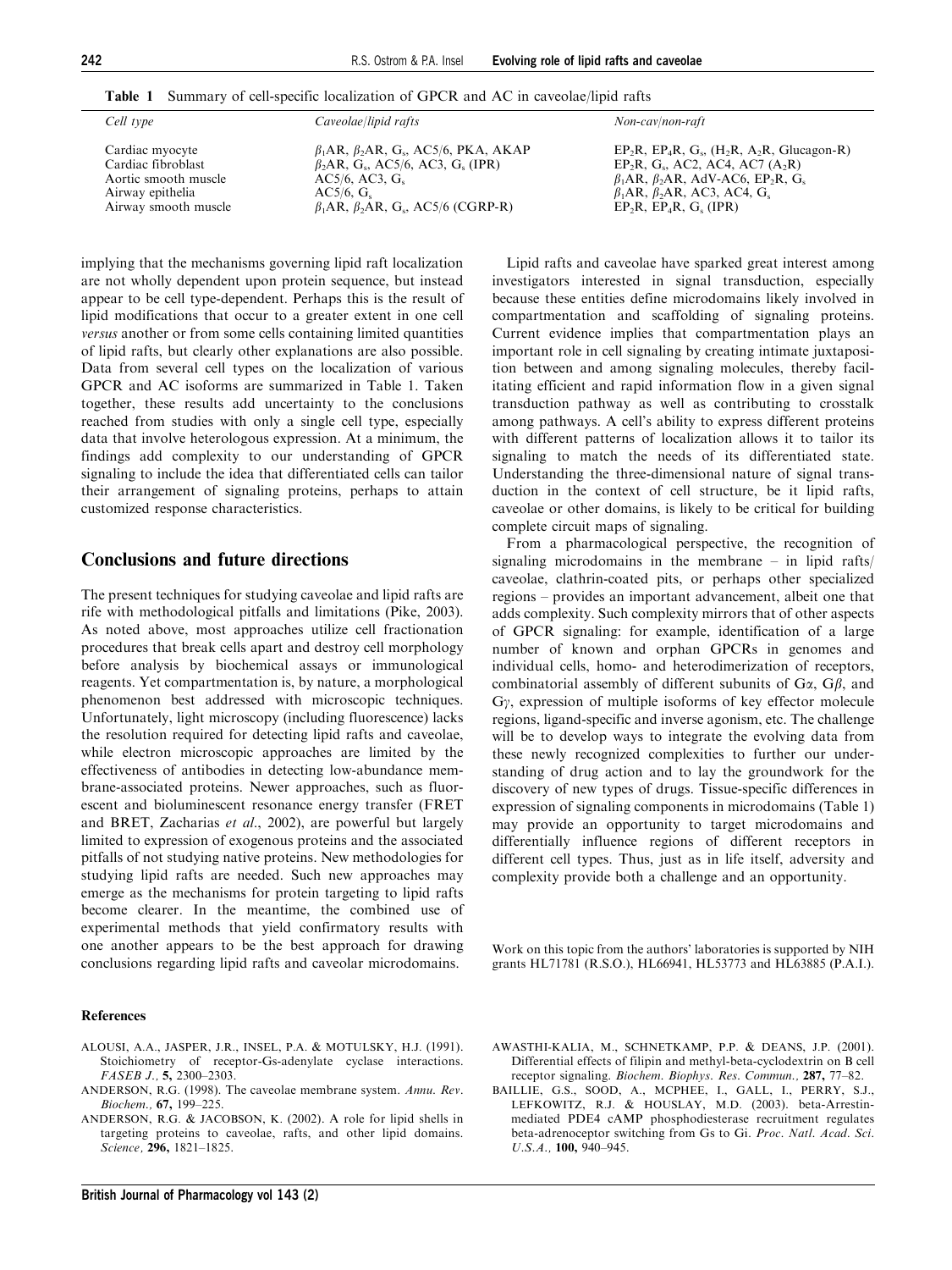- BERGDAHL, A., GOMEZ, M.F., DREJA, K., XU, S.Z., ADNER, M., BEECH, D.J., BROMAN, J., HELLSTRAND, P. & SWARD, K. (2003). Cholesterol depletion impairs vascular reactivity to endothelin-1 by reducing store-operated Ca2+ entry dependent on TRPC1. Circ. Res., 93, 839–847.
- BOCKAERT, J., MARIN, P., DUMUIS, A. & FAGNI, L. (2003). The 'magic tail' of G protein-coupled receptors: an anchorage for functional protein networks. FEBS Lett., 546, 65-72.
- BRADY, J.D., RICH, T.C., LE, X., STAFFORD, K., FOWLER, C.J., LYNCH, L., KARPEN, J.W., BROWN, R.L. & MARTENS, J.R. (2004). Functional role of lipid raft microdomains in cyclic nucleotide-gated channel activation. Mol. Pharmacol., 65, 503–511.
- CARMAN, C.V., LISANTI, M.P. & BENOVIC, J.L. (1999). Regulation of G protein-coupled receptor kinases by caveolin. J. Biol. Chem., 274, 8858–8864.
- CHUN, M., LIYANAGE, U.K., LISANTI, M.P. & LODISH, H.F. (1994). Signal transduction of a G protein-coupled receptor in caveolae: colocalization of endothelin and its receptor with caveolin. Proc. Natl. Acad. Sci. U.S.A., 91, 11728–11732.
- CLAPHAM, D.E. & NEER, E.J. (1997). G protein beta gamma subunits. Annu. Rev. Pharmacol. Toxicol., 37, 167–203.
- CLAPHAM, D.E., RUNNELS, L.W. & STRUBING, C. (2001). The TRP ion channel family. Nat. Rev. Neurosci., 2, 387–396.
- COOPER, D.M. (2003). Molecular and cellular requirements for the regulation of adenylate cyclases by calcium. Biochem. Soc. Trans., 31, 912–915.
- COUET, J., SARGIACOMO, M. & LISANTI, M.P. (1997). Interaction of a receptor tyrosine kinase, EGF-R, with caveolins. Caveolin binding negatively regulates tyrosine and serine/threonine kinase activities. J. Biol. Chem., 272, 30429–30438.
- DARBY, P.J., KWAN, C.Y. & DANIEL, E.E. (2000). Caveolae from canine airway smooth muscle contain the necessary components for a role in  $Ca(2+)$  handling. Am. J. Physiol. Lung Cell. Mol. Physiol., 279, L1226–L1235.
- DE WEERD, W.F. & LEEB-LUNDBERG, L.M. (1997). Bradykinin sequesters B2 bradykinin receptors and the receptor-coupled Galpha subunits Galphaq and Galphai in caveolae in DDT1 MF-2 smooth muscle cells. J. Biol. Chem., 272, 17858–17866.
- DOHLMAN, H.G. & THORNER, J. (1997). RGS proteins and signaling by heterotrimeric G proteins. J. Biol. Chem., 272, 3871–3874.
- ENGELMAN, J.A., CHU, C., LIN, A., JO, H., IKEZU, T., OKAMOTO, T., KOHTZ, D.S. & LISANTI, M.P. (1998). Caveolin-mediated regulation of signaling along the p42/44 MAP kinase cascade in vivo. A role for the caveolin-scaffolding domain. FEBS Lett., 428, 205–211.
- FAGAN, K.A., SMITH, K.E. & COOPER, D.M. (2000). Regulation of the  $Ca2+$ -inhibitable adenylyl cyclase type VI by capacitative  $Ca2+$ entry requires localization in cholesterol-rich domains. J. Biol. Chem., 275, 26530–26537.
- FERGUSON, S.S. (2001). Evolving concepts in G protein-coupled receptor endocytosis: the role in receptor desensitization and signaling. *Pharmacol. Rev.*, 53, 1-24.
- FERON, O., SALDANA, F., MICHEL, J.B. & MICHEL, T. (1998). The endothelial nitric-oxide synthase-caveolin regulatory cycle. J. Biol. Chem., 273, 3125–3128.
- FERON, O., SMITH, T.W., MICHEL, T. & KELLY, R.A. (1997). Dynamic targeting of the agonist-stimulated m2 muscarinic acetylcholine receptor to caveolae in cardiac myocytes. J. Biol. Chem., 272, 17744–17748.
- FREDRIKSSON, R., LAGERSTROM, M.C., LUNDIN, L.G. & SCHIOTH, H.B. (2003). The G-protein-coupled receptors in the human genome form five main families. Phylogenetic analysis, paralogon groups, and fingerprints. Mol. Pharmacol., 63, 1256–1272.
- GAGNON, A.W., KALLAL, L. & BENOVIC, J.L. (1998). Role of clathrin-mediated endocytosis in agonist-induced down-regulation of the beta2-adrenergic receptor. J. Biol. Chem., 273, 6976–6981.
- GALBIATI, F., RAZANI, B. & LISANTI, M.P. (2001). Emerging themes in lipid rafts and caveolae. Cell, 106, 403–411.
- GARCI´ A-CARDEN˜A, G., MARTASEK, P., MASTERS, B.S., SKIDD, P.M., COUET, J., LI, S., LISANTI, M.P. & SESSA, W.C. (1997). Dissecting the interaction between nitric oxide synthase (NOS) and caveolin. Functional significance of the nos caveolin binding domain in vivo. J. Biol. Chem., 272, 25437–25440.
- GOODMAN JR, O.B., KRUPNICK, J.G., SANTINI, F., GUREVICH, V.V., PENN, R.B., GAGNON, A.W., KEEN, J.H. & BENOVIC, J.L. (1996). Beta-arrestin acts as a clathrin adaptor in endocytosis of the beta2-adrenergic receptor. Nature, 383, 447–450.
- GUZZI, F., ZANCHETTA, D., CASSONI, P., GUZZI, V., FRANCOLINI, M., PARENTI, M. & CHINI, B. (2002). Localization of the human oxytocin receptor in caveolin-1 enriched domains turns the receptor-mediated inhibition of cell growth into a proliferative response. Oncogene, 21, 1658–1667.
- HAKAK, Y., SHRESTHA, D., GOEGEL, M.C., BEHAN, D.P. & CHALMERS, D.T. (2003). Global analysis of G-protein-coupled receptor signaling in human tissues. FEBS Lett., 550, 11–17.
- HALL, R.A., PREMONT, R.T. & LEFKOWITZ, R.J. (1999). Heptahelical receptor signaling: beyond the G protein paradigm. J. Cell Biol., 145, 927–932.
- HANOUNE, J. & DEFER, N. (2001). Regulation and role of adenylyl cyclase isoforms. Annu. Rev. Pharmacol. Toxicol., 41, 145–174.
- HERMANS, E. (2003). Biochemical and pharmacological control of the multiplicity of coupling at G-protein-coupled receptors. Pharmacol. Ther., 99, 25–44.
- HILL, J., HOWLETT, A. & KLEIN, C. (2000). Nitric oxide selectively inhibits adenylyl cyclase isoforms 5 and 6. Cell Signal, 12, 233–237.
- HNASKO, R. & LISANTI, M.P. (2003). The biology of caveolae: lessons from caveolin knockout mice and implications for human disease. Mol. Interventions, 3, 445–464.
- HOOPER, N.M. (1999). Detergent-insoluble glycosphingolipid/cholesterol-rich membrane domains, lipid rafts and caveolae (review). Mol. Membr. Biol., 16, 145–156.
- INSEL, P.A. (2003). Location, location, location. Trends Endocrinol. Metab., 14, 100–102.
- KAWASAKI, H., SPRINGETT, G.M., MOCHIZUKI, N., TOKI, S., NAKAYA, M., MATSUDA, M., HOUSMAN, D.E. & GRAYBIEL, A.M. (1998). A family of cAMP-binding proteins that directly activate Rap1. Science, 282, 2275–2279.
- KENAKIN, T. (2001). Inverse, protean, and ligand-selective agonism: matters of receptor conformation. FASEB J., 15, 598–611.
- KENAKIN, T. (2003). Ligand-selective receptor conformations revisited: the promise and the problem. Trends Pharmacol. Sci., 24, 346–354.
- KOHOUT, T.A. & LEFKOWITZ, R.J. (2003). Regulation of G proteincoupled receptor kinases and arrestins during receptor desensitization. Mol. Pharmacol., 63, 9–18.
- KOPPERUD, R., KRAKSTAD, C., SELHEIM, F. & DOSKELAND, S.O. (2003). cAMP effector mechanisms. Novel twists for an 'old' signaling system. FEBS Lett., 546, 121-126.
- KRUPNICK, J.G. & BENOVIC, J.L. (1998). The role of receptor kinases and arrestins in G protein-coupled receptor regulation. Annu. Rev. Pharmacol. Toxicol., 38, 289-319.
- LAHTINEN, U., HONSHO, M., PARTON, R.G., SIMONS, K. & VERKADE, P. (2003). Involvement of caveolin-2 in caveolar biogenesis in MDCK cells. FEBS Lett., 538, 85–88.
- LEFKOWITZ, R.J. (1998). G protein-coupled receptors. III. New roles for receptor kinases and beta-arrestins in receptor signaling and desensitization. J. Biol. Chem., 273, 18677–18680.
- LEVITZKI, A. & BAR-SINAI, A. (1991). The regulation of adenylyl cyclase by receptor-operated G proteins. Pharmacol. Ther., 50, 271–283.
- LLOYD, P.G. & HARDIN, C.D. (2001). Caveolae and the organization of carbohydrate metabolism in vascular smooth muscle. J. Cell. Biochem., 82, 399–408.
- LOCKWICH, T.P., LIU, X., SINGH, B.B., JADLOWIEC, J., WEILAND, S. & AMBUDKAR, I.S. (2000). Assembly of Trp1 in a signaling complex associated with caveolin-scaffolding lipid raft domains. J. Biol. Chem., 275, 11934–11942.
- LOHN, M., FURSTENAU, M., SAGACH, V., ELGER, M., SCHULZE, W., LUFT, F.C., HALLER, H. & GOLLASCH, M. (2000). Ignition of calcium sparks in arterial and cardiac muscle through caveolae. Circ. Res., 87, 1034–1039.
- LUDWIG, M.G. & SEUWEN, K. (2002). Characterization of the human adenylyl cyclase gene family: cDNA, gene structure, and tissue distribution of the nine isoforms. J. Recept. Signal Transduct. Res., 22, 79–110.
- LUTTRELL, L.M. & LEFKOWITZ, R.J. (2002). The role of betaarrestins in the termination and transduction of G-protein-coupled receptor signals. J. Cell. Sci., 115, 455-465.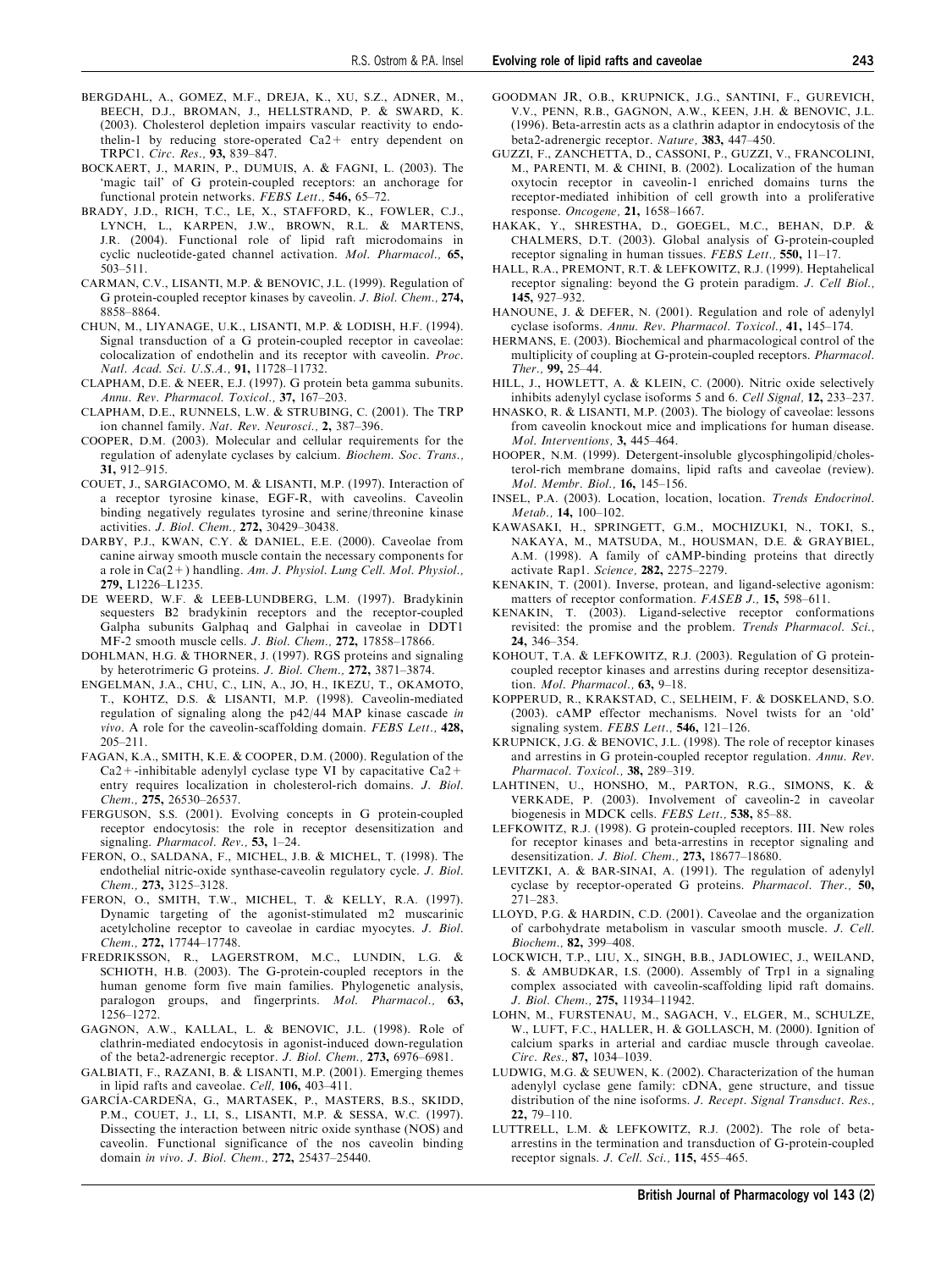- MARTENS, J.R., O'CONNELL, K. & TAMKUN, M. (2004). Targeting of ion channels to membrane microdomains: localization of KV channels to lipid rafts. Trends Pharmacol. Sci., 25, 16–21.
- MARTENS, J.R., SAKAMOTO, N., SULLIVAN, S.A., GROBASKI, T.D. & TAMKUN, M.M. (2000). Isoform-specific localization of voltagegated  $K<sup>+</sup>$  channels to distinct lipid raft populations: targeting of Kv1.5 to caveolae. J. Biol. Chem., 13, 13.
- MCVEY, M., HILL, J., HOWLETT, A. & KLEIN, C. (1999). Adenylyl cyclase, a coincidence detector for nitric oxide. J. Biol. Chem., 274, 18887–18892.
- MICHEL, J.J. & SCOTT, J.D. (2002). AKAP mediated signal transduction. Annu. Rev. Pharmacol. Toxicol., 42, 235–257.
- MILLIGAN, G. (1996). The stoichiometry of expression of protein components of the stimulatory adenylyl cyclase cascade and the regulation of information transfer. Cell Signal, 8, 87–95.
- MILLIGAN, G., GRASSIE, M.A., WISE, A., MACEWAN, D.J., MAGEE, A.I. & PARENTI, M. (1995). G-protein palmitoylation: regulation and functional significance. Biochem. Soc. Trans., 23, 583–587.
- MUMBY, S.M. (1997). Reversible palmitoylation of signaling proteins. Curr. Opin. Cell Biol., 9, 148–154.
- NAIR, K.S., BALASUBRAMANIAN, N. & SLEPAK, V.Z. (2002). Signaldependent translocation of transducin, RGS9-1-Gbeta5L complex, and arrestin to detergent-resistant membrane rafts in photoreceptors. Curr. Biol., 12, 421–425.
- OH, P. & SCHNITZER, J.E. (1999). Immunoisolation of caveolae with high affinity antibody binding to the oligomeric caveolin cage. Toward understanding the basis of purification. J. Biol. Chem., 274, 23144–23154.
- OH, P. & SCHNITZER, J.E. (2001). Segregation of heterotrimeric G proteins in cell surface microdomains. G(q) binds caveolin to concentrate in caveolae, whereas  $g(i)$  and  $g(s)$  target lipid rafts by default. Mol. Biol. Cell, 12, 685–698.
- OKA, N., YAMAMOTO, M., SCHWENCKE, C., KAWABE, J., EBINA, T., OHNO, S., COUET, J., LISANTI, M.P. & ISHIKAWA, Y. (1997). Caveolin interaction with protein kinase C. Isoenzyme-dependent regulation of kinase activity by the caveolin scaffolding domain peptide. J. Biol. Chem., 272, 33416–33421.
- OKAMOTO, T., SCHLEGEL, A., SCHERER, P.E. & LISANTI, M.P. (1998). Caveolins, a family of scaffolding proteins for organizing 'preassembled signaling complexes' at the plasma membrane. J. Biol. Chem., 273, 5419–5422.
- ORLANDI, P.A. & FISHMAN, P.H. (1998). Filipin-dependent inhibition of cholera toxin: evidence for toxin internalization and activation through caveolae-like domains. J. Cell Biol., 141, 905–915.
- OSTROM, R.S., BUNDEY, R.A. & INSEL, P.A. (2004). Nitric oxide inhibition of adenylyl cyclase type 6 activity is dependent upon lipid rafts and caveolin signaling complexes. J. Biol. Chem, 279, 19846–19853.
- OSTROM, R.S., GREGORIAN, C., DRENAN, R.M., XIANG, Y., REGAN, J.W. & INSEL, P.A. (2001). Receptor number and caveolar co-localization determine receptor coupling efficiency to adenylyl cyclase. J. Biol. Chem., 276, 42063–42069.
- OSTROM, R.S., LIU, X., HEAD, B.P., GREGORIAN, C., SEASHOLTZ, T.M. & INSEL, P.A. (2002). Localization of adenylyl cyclase isoforms and G protein-coupled receptors in vascular smooth muscle cells: expression in caveolin-rich and noncaveolin domains. Mol. Pharmacol., 62, 983–992.
- OSTROM, R.S., NAUGLE, J.E., HASE, M., GREGORIAN, C., SWANEY, J.S., INSEL, P.A., BRUNTON, L.L. & MESZAROS, J.G. (2003). Angiotensin II enhances adenylyl cyclase signaling via Ca2+/ calmodulin. Gq-Gs cross-talk regulates collagen production in cardiac fibroblasts. J. Biol. Chem., 278, 24461–24468.
- OSTROM, R.S., POST, S.R. & INSEL, P.A. (2000a). Stoichiometry and compartmentation in G protein-coupled receptor signaling: implications for therapeutic interventions involving Gs. J. Pharmacol. Exp. Ther., 294, 407–412.
- OSTROM, R.S., VIOLIN, J.D., COLEMAN, S. & INSEL, P.A. (2000b). Selective enhancement of beta-adrenergic receptor signaling by overexpression of adenylyl cyclase type 6: colocalization of receptor and adenylyl cyclase in caveolae of cardiac myocytes. Mol. Pharmacol., 57, 1075–1079.
- PAGE, E., WINTERFIELD, J., GOINGS, G., BASTAWROUS, A. & UPSHAW-EARLEY, J. (1998). Water channel proteins in rat cardiac myocyte caveolae: osmolarity-dependent reversible internalization. Am. J. Physiol., 274, H1988–H2000.
- PAPOUCHEVA, E., DUMUIS, A., SEBBEN, M., RICHTER, D.W. & PONIMASKIN, E.G. (2004). The 5-hydroxytryptamine(1A) receptor is stably palmitoylated, and acylation is critical for communication of receptor with Gi-protein. J. Biol. Chem., 279, 3280–3291.
- PERRY, S.J., BAILLIE, G.S., KOHOUT, T.A., MCPHEE, I., MAGIERA, M.M., ANG, K.L., MILLER, W.E., MCLEAN, A.J., CONTI, M., HOUSLAY, M.D. & LEFKOWITZ, R.J. (2002). Targeting of cyclic AMP degradation to beta 2-adrenergic receptors by beta-arrestins. Science, 298, 834–836.
- PIERCE, K.L., LUTTRELL, L.M. & LEFKOWITZ, R.J. (2001). New mechanisms in heptahelical receptor signaling to mitogen activated protein kinase cascades. Oncogene, 20, 1532–1539.
- PIKE, L.J. (2003). Lipid rafts: bringing order to chaos. J. Lipid Res., 44, 655–667.
- POST, S.R., HILAL-DANDAN, R., URASAWA, K., BRUNTON, L.L. & INSEL, P.A. (1995). Quantification of signalling components and amplification in the beta-adrenergic-receptor-adenylate cyclase pathway in isolated adult rat ventricular myocytes. Biochem.  $J_{\cdot}$ , 311, 75–80.
- RAPACCIUOLO, A., SUVARNA, S., BARKI-HARRINGTON, L., LUTTRELL, L.M., CONG, M., LEFKOWITZ, R.J. & ROCKMAN, H.A. (2003). Protein kinase A and G protein-coupled receptor kinase phosphorylation mediates beta-1 adrenergic receptor endocytosis through different pathways. J. Biol. Chem., 278, 35403–35411.
- RAZANI, B., COMBS, T.P., WANG, X.B., FRANK, P.G., PARK, D.S., RUSSELL, R.G., LI, M., TANG, B., JELICKS, L.A., SCHERER, P.E. & LISANTI, M.P. (2002a). Caveolin-1-deficient mice are lean, resistant to diet-induced obesity, and show hypertriglyceridemia with adipocyte abnormalities. J. Biol. Chem., 277, 8635-8647.
- RAZANI, B. & LISANTI, M.P. (2001). Caveolin-deficient mice: insights into caveolar function human disease. *J. Clin. Invest.*, 108, 1553–1561.
- RAZANI, B., RUBIN, C.S. & LISANTI, M.P. (1999). Regulation of cAMP-mediated signal transduction via interaction of caveolins with the catalytic subunit of protein kinase A. J. Biol. Chem., 274, 26353–26360.
- RAZANI, B., WANG, X.B., ENGELMAN, J.A., BATTISTA, M., LAGAUD, G., ZHANG, X.L., KNEITZ, B., HOU JR, H., CHRIST, G.J., EDELMANN, W. & LISANTI, M.P. (2002b). Caveolin-2 deficient mice show evidence of severe pulmonary dysfunction without disruption of caveolae. *Mol. Cell. Biol.*, **22,** 2329–2344.
- RAZANI, B., WOODMAN, S.E. & LISANTI, M.P. (2002c). Caveolae: from cell biology to animal physiology. Pharmacol. Rev., 54, 431–467.
- ROSS, E.M. & WILKIE, T.M. (2000). GTPase-activating proteins for heterotrimeric G proteins: regulators of G protein signaling (RGS) and RGS-like proteins. Annu. Rev. Biochem., 69, 795–827.
- RYBIN, V.O., GRABHAM, P.W., ELOUARDIGHI, H. & STEINBERG, S.F. (2003). Caveolae-associated proteins in cardiomyocytes: caveolin-2 expression and interactions with caveolin-3. Am. J. Physiol. Heart Circ. Physiol., 285, H325–H332.
- RYBIN, V.O., XU, X., LISANTI, M.P. & STEINBERG, S.F. (2000). Differential targeting of beta-adrenergic receptor subtypes and adenylyl cyclase to cardiomyocyte caveolae. A mechanism to functionally regulate the cAMP signaling pathway. J. Biol. Chem., 275, 41447–41457.
- RYBIN, V.O., XU, X. & STEINBERG, S.F. (1999). Activated protein kinase C isoforms target to cardiomyocyte caveolae: stimulation of local protein phosphorylation. Circ. Res., 84, 980–988.
- SCHERER, P.E., LEWIS, R.Y., VOLONTÉ, D., ENGELMAN, J.A., GALBIATI, F., COUET, J., KOHTZ, D.S., VAN DONSELAAR, E., PETERS, P. & LISANTI, M.P. (1997). Cell-type and tissue-specific expression of caveolin-2. Caveolins 1 and 2 co-localize and form a stable hetero-oligomeric complex in vivo. J. Biol. Chem., 272, 29337–29346.
- SCHERER, P.E., OKAMOTO, T., CHUN, M., NISHIMOTO, I., LODISH, H.F. & LISANTI, M.P. (1996). Identification, sequence, and expression of caveolin-2 defines a caveolin gene family. Proc. Natl. Acad. Sci. U.S.A., 93, 131–135.
- SCHNITZER, J.E. & OH, P. (1996). Aquaporin-1 in plasma membrane and caveolae provides mercury-sensitive water channels across lung endothelium. Am. J. Physiol., 270, H416–H422.